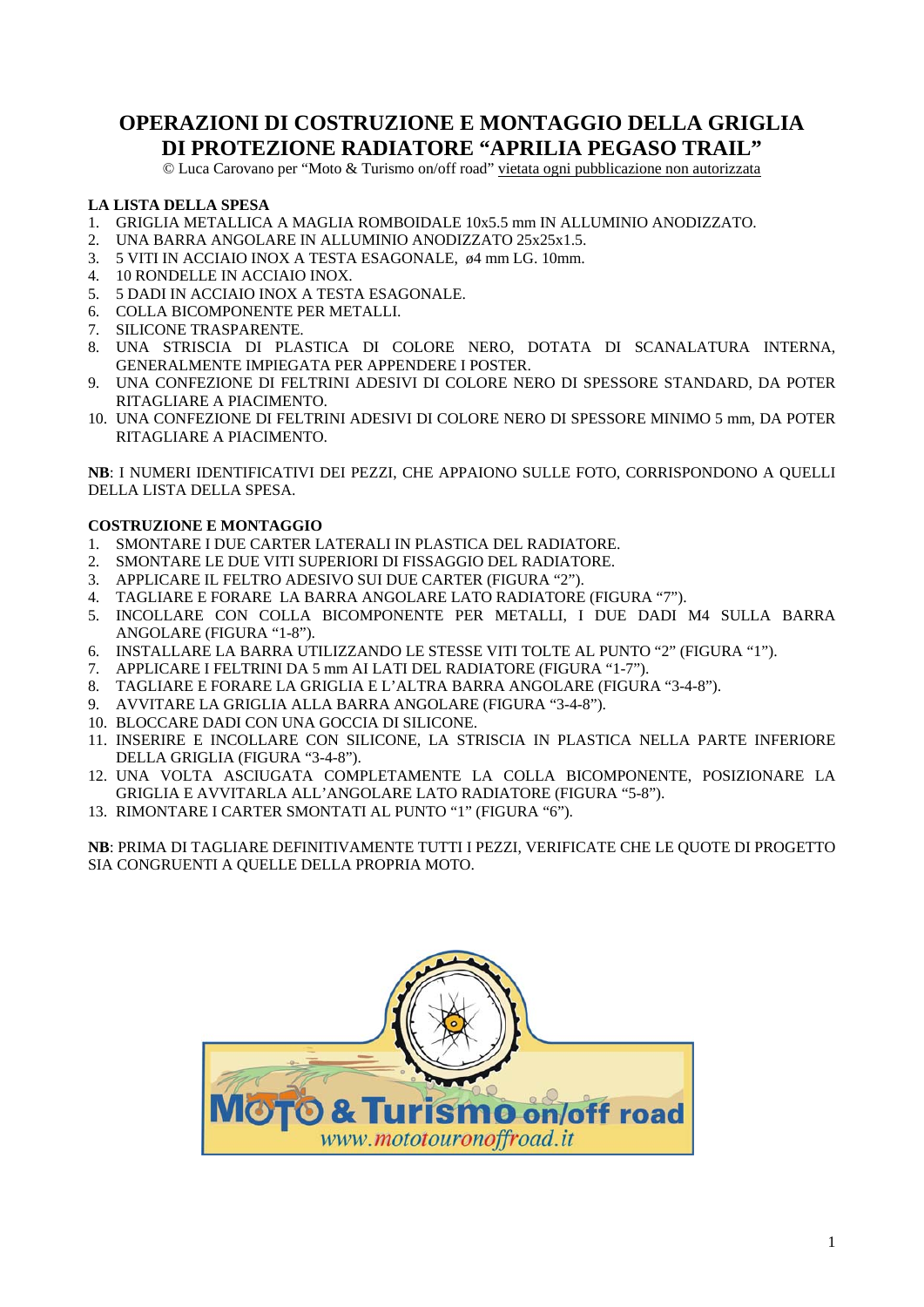

**"FIGURA 1"**

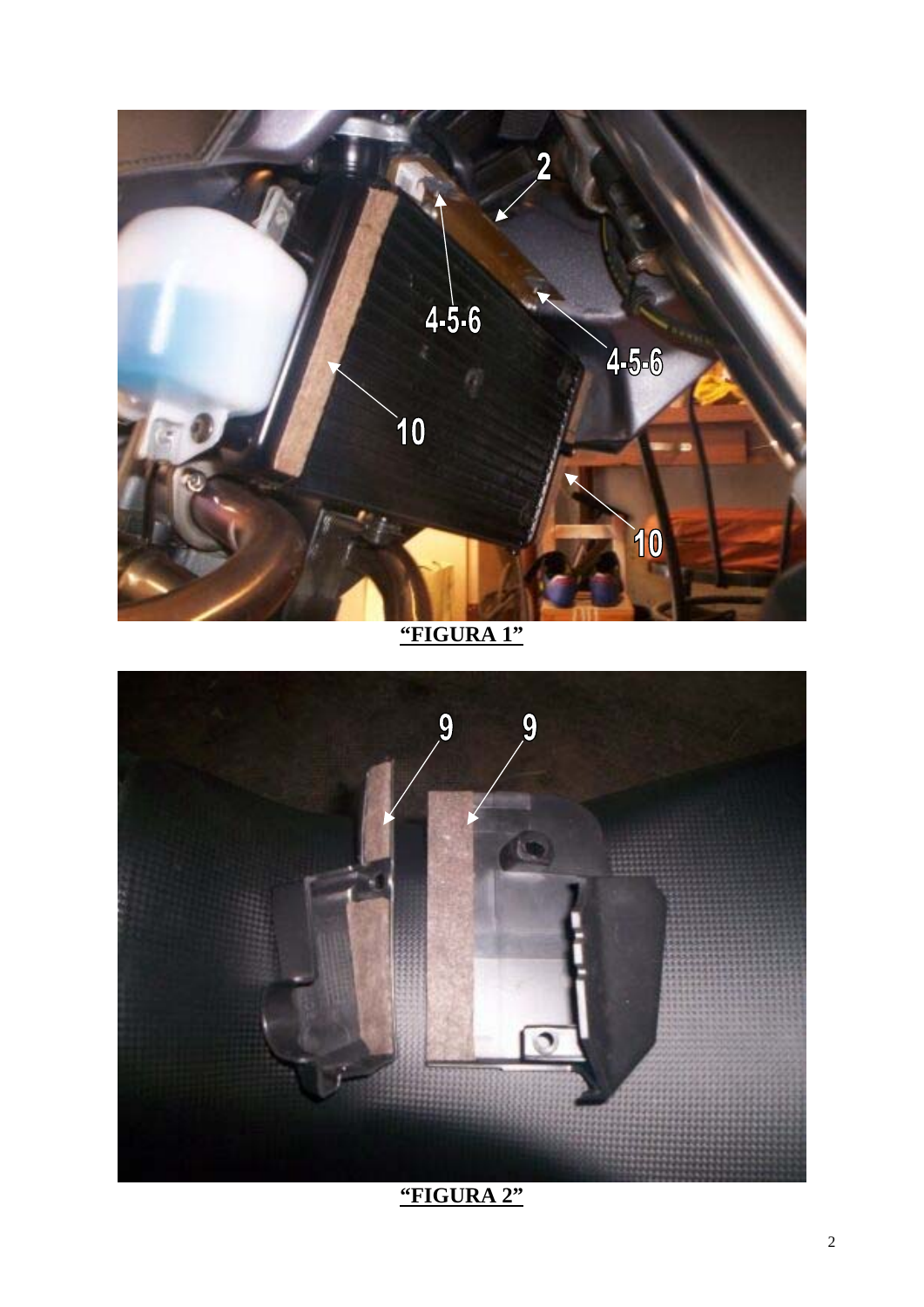

**"FIGURA 3"**

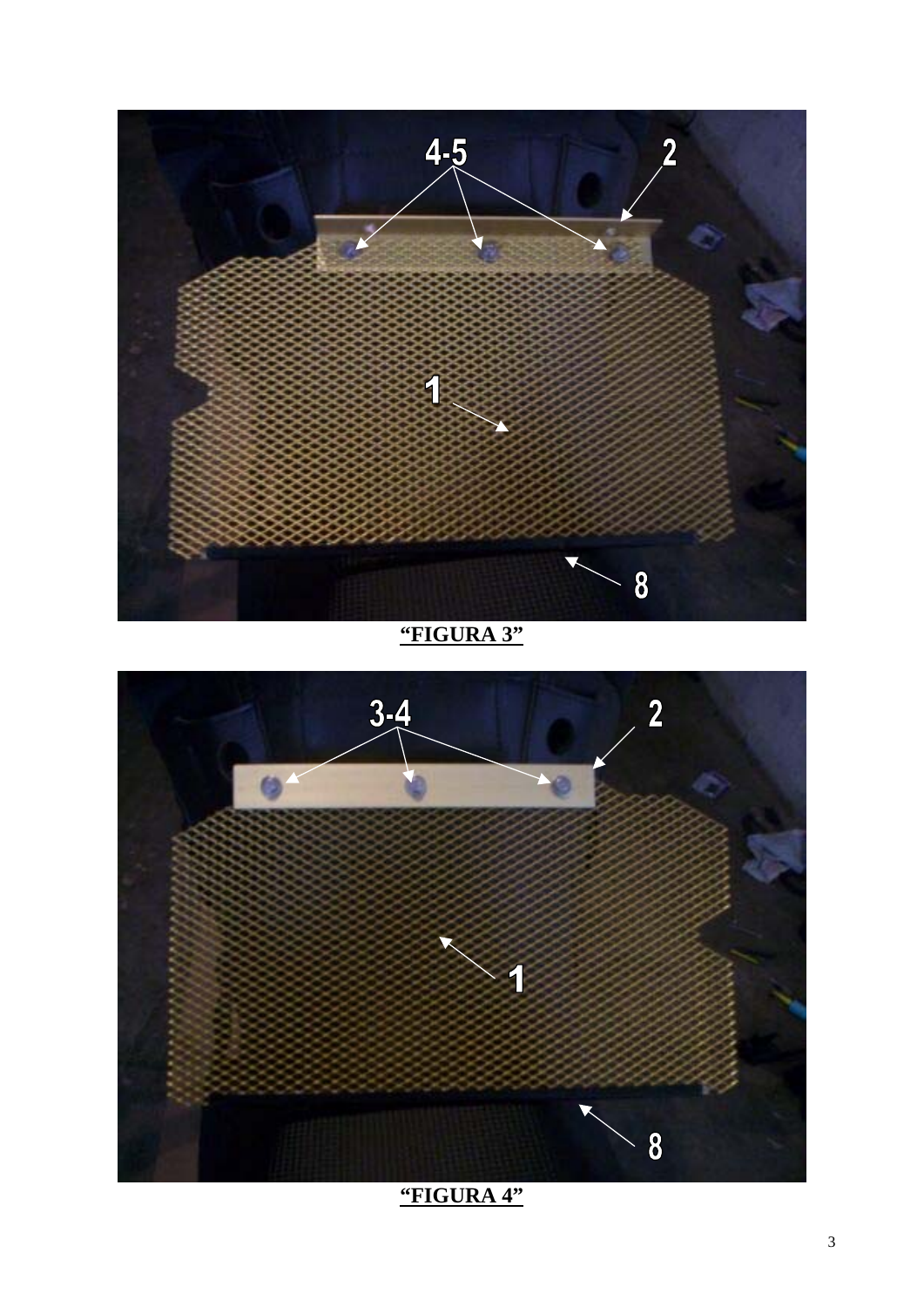

**"FIGURA 5"**



**"FIGURA 6"**